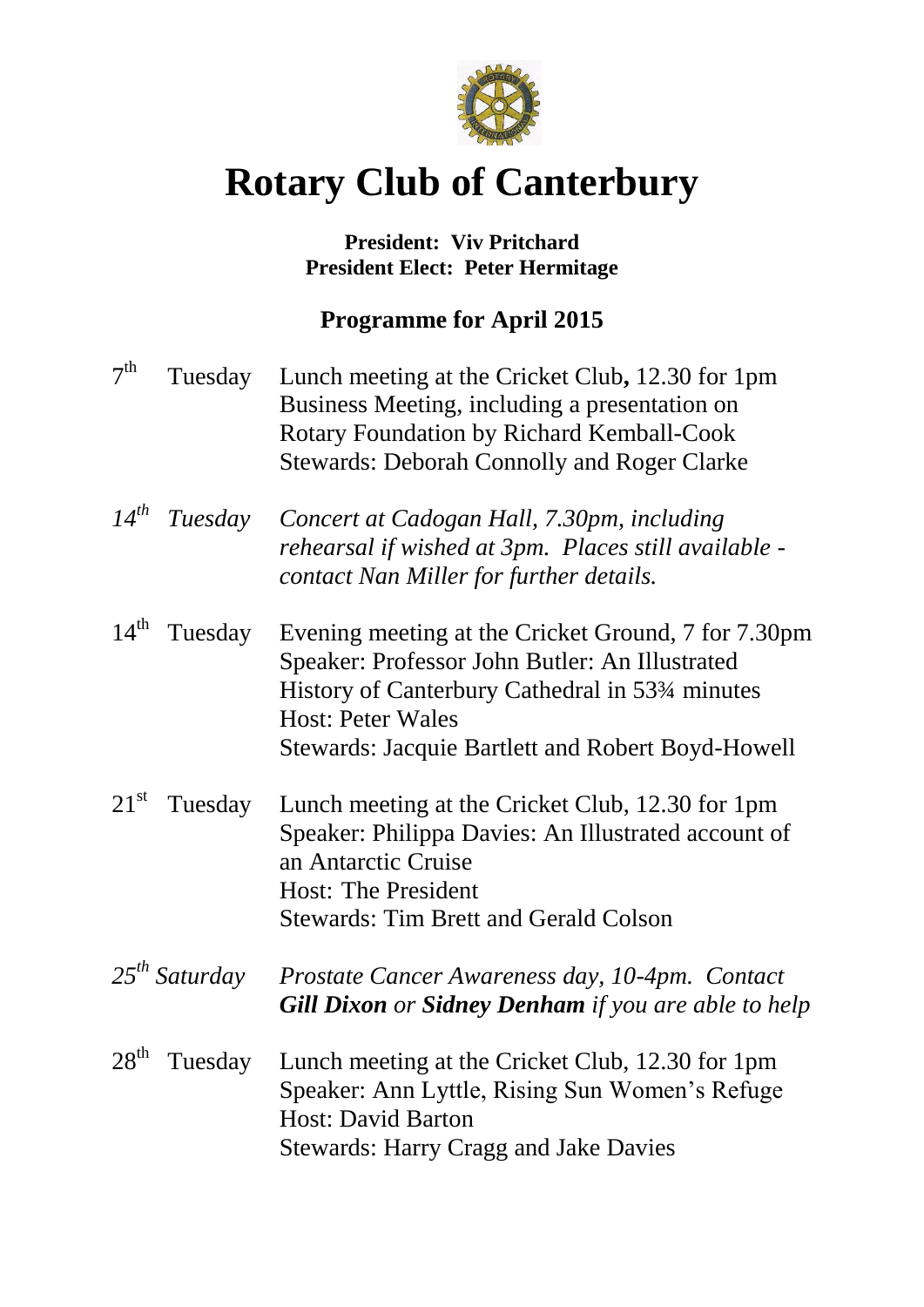#### **Future Dates**

**Friday, 1<sup>st</sup> May** – Bird-watching with lunch at the Railway Inn, Faversham - £12 a head. Contact John Hill and Alan Forrest if you would like to go.

**Tuesday, 12th May –** Inner Wheel visit to Valloires in Northern France to visit beautiful gardens. Contact Pauline Pritchard if you would like to join in.

#### **Rotary News**

#### **Attendance at Meetings**

Members can claim an attendance if they have attended a meeting at another Rotary Club or a committee of this Club. In order to record this attendance, the attendance sheet signed by all members at meetings will have a column added in which these extra attendances can be registered.

Peter Hermitage Chairman, Club Service Committee

#### **Table Numbers**

Please remember to take a table number out of the bag when you sign in at a Rotary meeting, and then sit at that table. This ensures that members mix freely with others and enjoy the fellowship that is such an important part of Rotary. Leave the number on the table to be collected at the end of the meeting – please do not take the number home!

### **March Birthdays by Ian Wright**

The month of March has a date to bring It's the very first day of spring Just before the month has gone We lose one hour as the clocks go on So what birthdays do we have in store As I bring you seven more

The first I share with good intent Was a specialist in the environment He has made many trips to Italy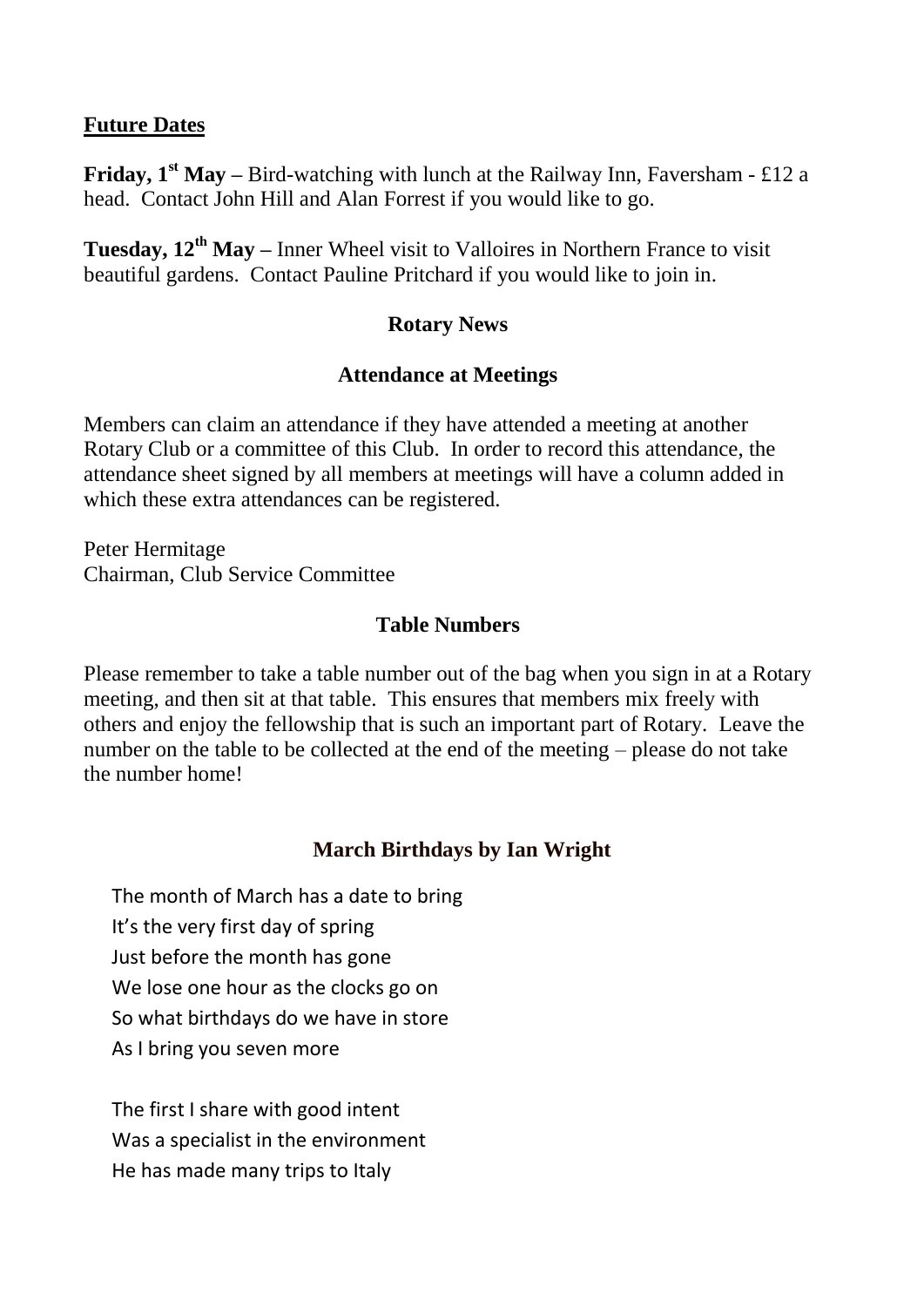Tracing the roots of his family Now retired and free at will to live on the Minnis beside a mill Ask the question: who can this be? The answer I'll tell you is Andrew Barchi

Although the next Rotarian doesn't attend very much He still works hard for the club, and keeps in regular touch He makes valuable contacts for the duck race As well as marketing advertisement space One day he'll return to attend our full meetings But until then Simon Edridge we extend our warm greetings

The third one today whose name sits aloft At the legal firm of Gardner & Croft Working at many aspects of law But wills and probate come to the fore In Rotary time we were fortunate to see His particular skills as club secretary from this you'll know from where I'm stemming To reveal the name of Peer Le Fleming

The next name that I have for you in store On this month's list at number four Is a Rotarian who likes to ski When not working at the BBC, In 2 years' time with good intent He will be our President Let us now with one accord Say happy birthday to Martin Ward

Ten twenty or forty percent He'll work out the taxes that you have spent For several years in Rotary he worked out the amounts That we could spend in the various accounts